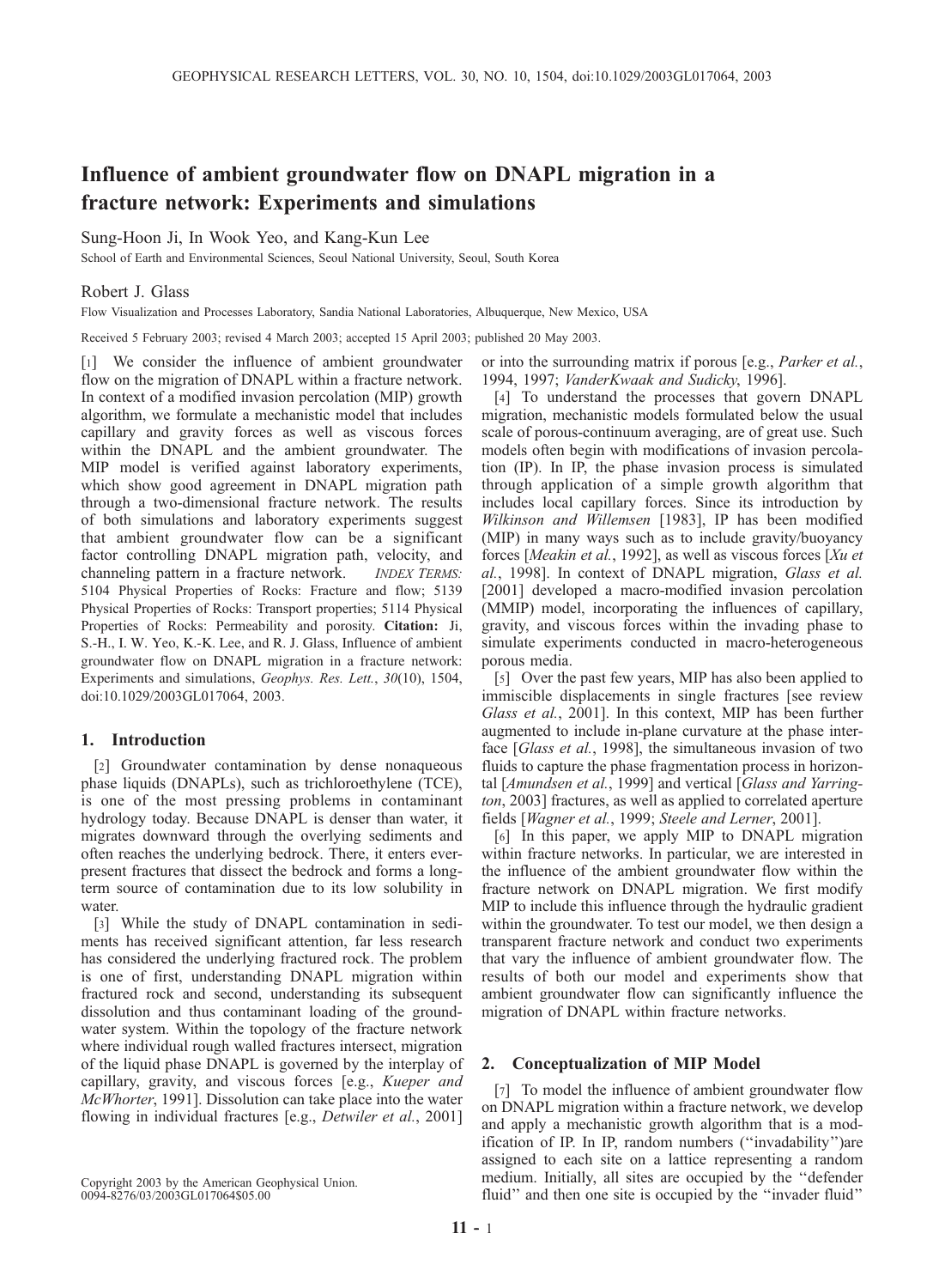at its point of injection. The IP algorithm works by repeating the following two steps: 1) Identify the defender fluid site adjacent to the invaded region; and 2) Invade the identified site that has the highest invadability.

[8] We modify IP to identify the invadability at each site with an invasion pressure due to local capillary, gravity, and viscous forces. Neglecting curvature in the plane of the fracture, the capillary pressure  $P_c$  is given by the LaPlace-Young equation as:

$$
P_c = -\frac{2\sigma \cos \theta}{e},\tag{1}
$$

where,  $\sigma$  is the interfacial tension,  $\theta$  is the contact angle with respect to the fracture plane (0 degrees for wetting and 180 degrees for nonwetting fluid invasion), and  $e$  is the fracture aperture. The gravity pressure  $P_g$  is represented by the density difference between wetting fluid and nonwetting fluid as:

$$
P_g = \left(\rho_{\text{invader}} - \rho_{\text{defender}}\right) g z \sin \alpha,\tag{2}
$$

where  $\rho_{invader}$  and  $\rho_{defender}$  are densities of invader and defender fluid, g is the acceleration due to gravity, z is the vertical thickness of invader fluid, and  $\alpha$  is the dip angle of a fracture. The viscous pressure within the invader fluid  $P_{vi}$ increases back to the point of injection as:

$$
P_{vi} = \frac{Q_{\text{invader}}\mu_{\text{invader}}L}{kA},\tag{3}
$$

where  $Q_{\text{invader}}$  is the local flow rate,  $\mu_{\text{invader}}$  is the viscosity of the invader fluid,  $L$  is the distance back along the flow path from the interface between the two fluids to the injection point,  $k$  is the permeability of the fracture, and  $A$  is the local cross-sectional area of the flow path. The viscous pressure within defender fluid  $P_{vd}$  is given as:

$$
P_{vd} = \rho_{defender} gh_{defender}, \tag{4}
$$

where  $h_{defender}$  is the viscous component of the local hydraulic head within the defender fluid due to ambient groundwater flow.

[9] Combining equations  $(1)$ ,  $(2)$ ,  $(3)$ , and  $(4)$ , the invadability for a site is defined as

$$
I = \frac{2\sigma \cos \theta}{e} + (\rho_{invader} - \rho_{defender})gz \sin \alpha + \frac{Q_{invader} \mu_{invader} L}{kA}
$$
  
-  $\rho_{defender} gh_{defender}$ . (5)

For nonwetting fluid such as DNAPL, the capillary term in (5) is negative and thus invadability increases with aperture e. Likewise, the gravity term increases invadability for locations lower in the network as invasion proceeds. Finally, the viscous terms cause invadability to increase both back toward the point of injection, as well as downstream within the ambient groundwater flow field.

### 3. Experiments

[10] To test our MIP model, we designed a transparent experimental system that allowed visualization of the migration process (Figure 1). Cuts within a 20 cm tall  $\times$  15 cm wide x 2 cm thick acrylic plate created a two-dimensional fracture network using a laser-milling machine (FA-1200



Figure 1. (a) A fracture network model used for experiments. Fractures have a constant aperture of 0.2 mm. (b) Schematic diagram of laboratory experiment setup.

Laser, Fawoo Inc.). Reservoirs on either end of the network allowed the variation of the ambient hydraulic gradient and thus groundwater flow. DNAPL was injected into one of the vertical fractures at a rate of 2.9 ml/min using a peristaltic pump. Fractures were of uniform aperture (0.2 mm) and constant width (2 cm), and were made hydrophilic by coating with  $TiO<sub>2</sub>$  followed by exposure to ultraviolet rays [*Watanabe et al.*, 1999]. Water ( $\rho$  = 0.998 g/ml,  $\mu$  = 1.000 cP at 25<sup>o</sup>C) and TCE ( $\rho = 1.464$  g/ml,  $\mu = 0.576$  cP at 25<sup>o</sup>C) formed the groundwater and DNAPL, respectively. The interfacial tension between the two fluids ( $\sigma = 0.0238 \pm 1$ 0.0003 N/m) was measured by a Processor Tensiometer K12 (KRUSS Gmbh, Hamberg). For visualization, sulforhodamine B was added to water at concentration of 0.1 g/l. TCE migration was recorded with digital camcorders.

[11] The influence of ambient groundwater flow was demonstrated with two experiments: (i) case 1 - static hydraulic condition; (ii) case  $2 -$  dynamic hydraulic condition with a  $\Delta h$  of 4 cm between the two reservoirs. While flow rates in case 2 were at the high end of what might be expected under natural conditions, calculations of flow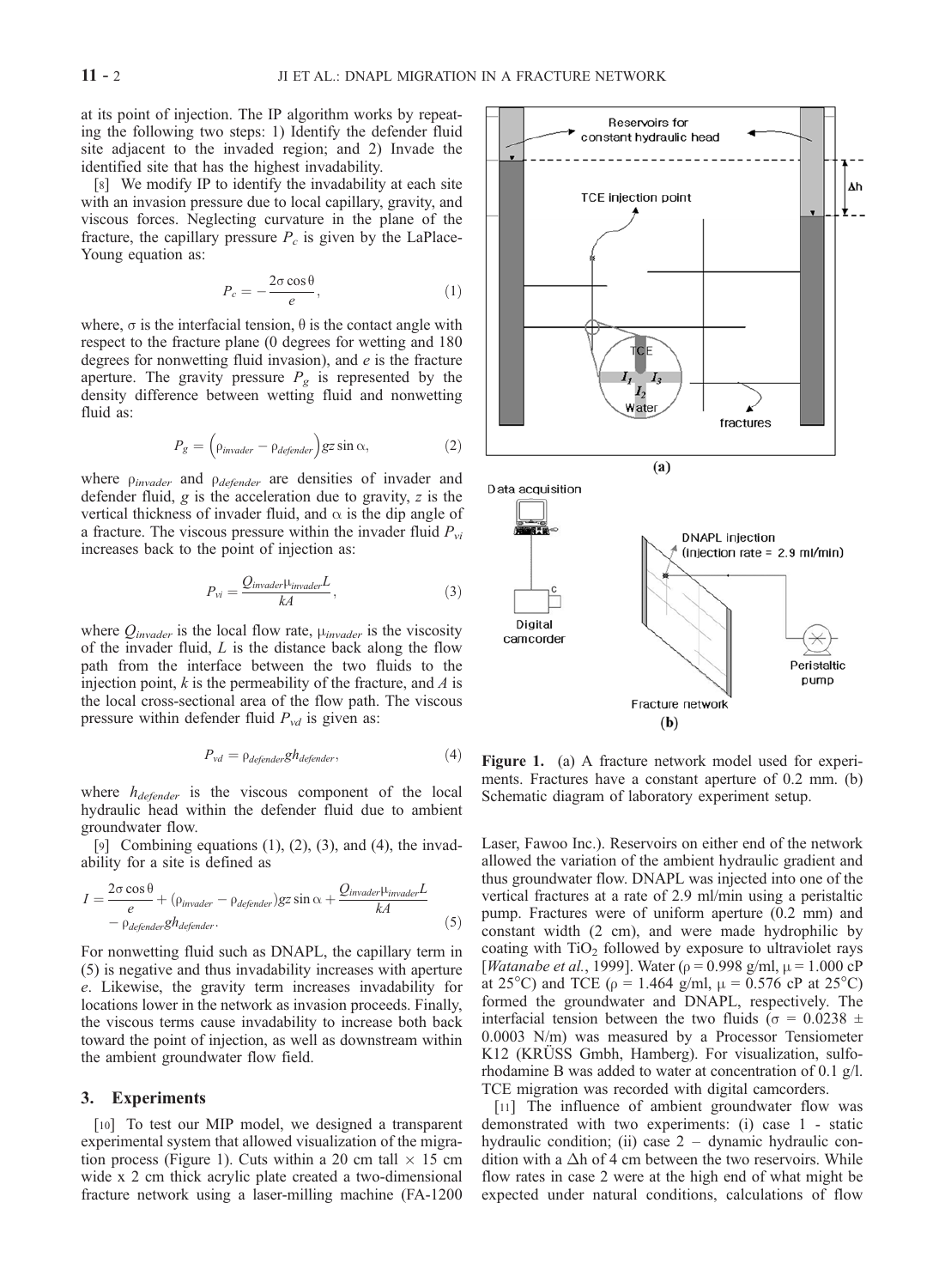through the network yielded estimates of Reynolds numbers  $(Re)$  for flowing fractures that ranged from 0.60 to 1.55, well within the linear flow regime [*Zimmerman and Bod*varsson, 1996].

[12] Figures  $2a-2d$  show the TCE migration pattern for case 1 at several stages. Injected TCE migrated through the vertical fracture initially in a narrow channel  $\sim$  20% of the fracture width (i.e., a gravity-driven finger) and filled up the dead-end fracture below the second intersection (Figure 2a). TCE then invaded both the right and left horizontal fractures at similar invasion rates in wide channels  $\sim$  90% of the fracture width (Figure 2b). When TCE met the next vertical fracture to the right, it flowed downward and once again filled up the dead end region below (Figure 2c). Meanwhile, invading TCE to the left entered the left reservoir. Finally, the right reservoir was invaded through the lower horizontal fracture  $\sim$ 47 seconds from the start of injection (Figure 2d).

[13] For case 2, TCE migration began as in case 1 (Figures 3a –3d). However, after TCE filled the first deadend fracture below the second intersection (Figure 3a), it migrated only to the right, downgradient within the ambient groundwater flow field (Figure 3b). Due to viscous forces within the flowing water, the channels of TCE in the horizontal fractures were only  $\sim$  25% of the fracture width, much narrower than those of case 1, (Figures 3b and 3d), and TCE reached the right reservoir after only  $\sim$  28 second from the start of injection.

#### 4. Comparison of MIP to Experiment

[14] To implement MIP, the fracture network was discretized into a two-dimensional network within which the invadability, I,was calculated at each grid block or site. All fractures were considered to have the same properties



Figure 2.  $(a-d)$  TCE migration path observed during an experiment for case 1. TCE (colorless fluid) invades water (red fluid) with gravity-driven fingering in vertical fractures and wide flow channels within horizontal fractures.  $(e-h)$ Simulated TCE migration path by the MIP model.



Figure 3.  $(a-d)$  TCE migration path observed during an experiment for case 2. TCE (colorless fluid) invades water (red fluid) with gravity-driven fingering in vertical fractures and narrow flow channels within horizontal fractures.  $(e-h)$ Simulated TCE migration path by the MIP model.

(e, k, A), fluid properties ( $\rho$ ,  $\mu$ ,  $\sigma$ ) were given by their measured values.  $Q_{invader}$  was taken to be constant and equal to the imposed injection rate. TCE was assumed to be perfectly nonwetting such that  $\cos \theta = -1$ .

[15] Figures  $2e-2h$  show the simulated migration path for case 1 and agreed well with experimental results. Injected TCE migrated downward within the vertical injection fracture until TCE reached the bottom of the dead-end fracture. From calculated invadabilities, this flow pattern was due entirely to gravity. TCE then moved into both the right and left horizontal fractures equally, as determined by the viscous forces within the TCE. These flow patterns were repeated until TCE invaded the right reservoir.

[16] For case 2, we obtain the pressure within the defending ambient groundwater flow field by using a finite element method to solve the steady state, single-phase viscous flow equation:

$$
\frac{\partial}{\partial l} \left[ \frac{k \rho_{defender} ge}{\mu_{defender}} \frac{\partial h}{\partial l} \right] = 0, \tag{6}
$$

where  $k$  is given by the cubic law. At each invasion step, the permeability of invaded site was adjusted for TCEinvaded area as observed from the experiment and equation (6) was re-solved to update the invadability for each site across the network. For case 2, after it invaded the vertical dead-end fracture below the second intersection (as in case 1), it flowed only into the right horizontal fracture (Figures 3e-3h). The choice of right over left at this intersection was due to the viscous influence within the ambient groundwater flow field. For case 1, the invadability to either the right or left (see intersection diagram in Figure 1a) is indistinguishable. However, for case 2,  $I_1$  to the left is lower than  $I_3$  to the right because it